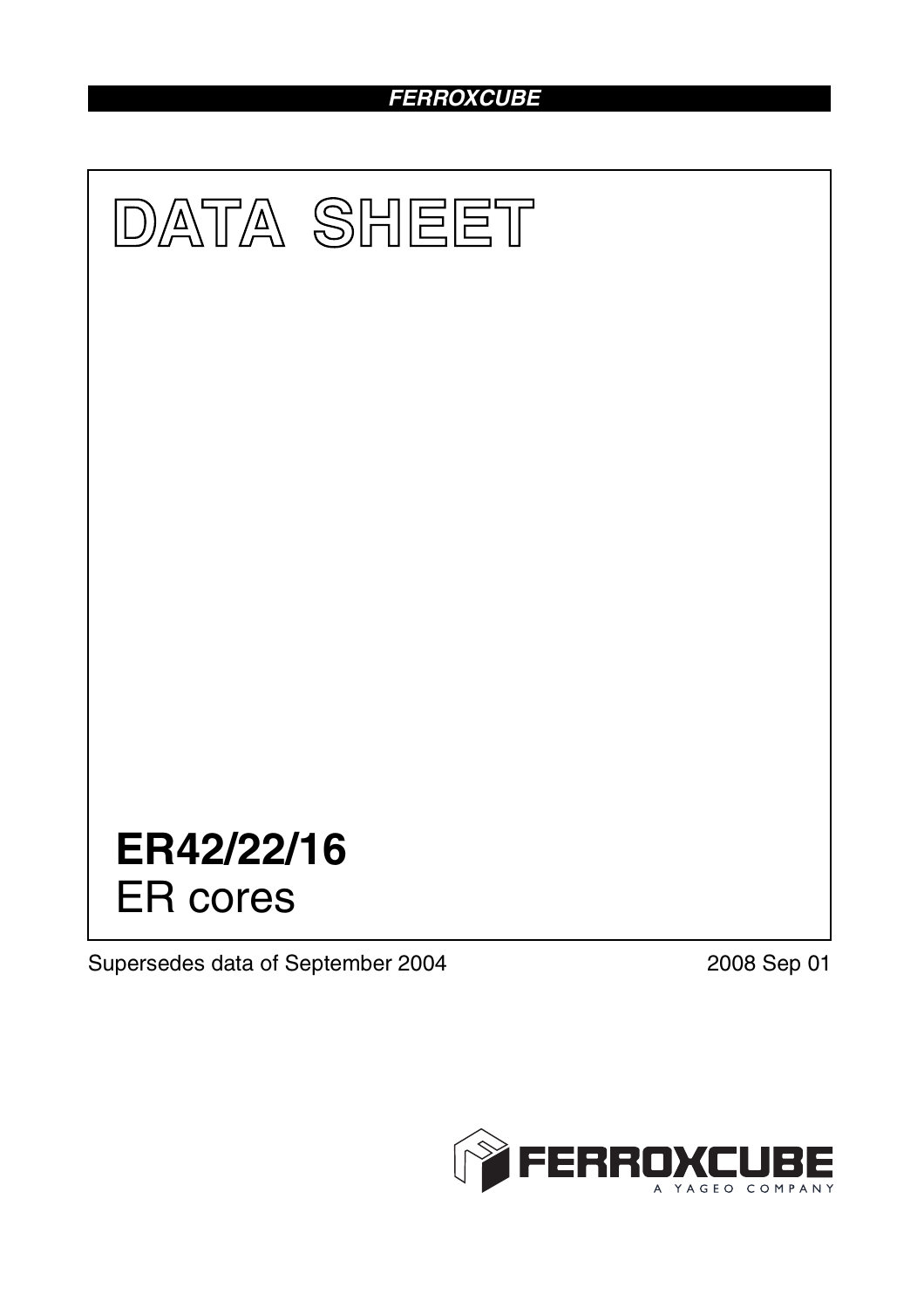# ER cores ER42/22/16

#### **CORE SETS**

### **Effective core parameters**

| <b>SYMBOL</b>             | <b>PARAMETER</b>  | <b>VALUE</b> | <b>UNIT</b>     |
|---------------------------|-------------------|--------------|-----------------|
| $\Sigma(I/A)$             | core factor (C1)  | 0.509        | $mm-1$          |
| $V_{\rm e}$               | effective volume  | 19200        | mm <sup>3</sup> |
| $\mathsf{l}_{\mathsf{e}}$ | effective length  | 98.8         | mm              |
| $A_e$                     | effective area    | 194          | mm <sup>2</sup> |
| <b>\</b> min              | minimum area      | 189          | mm <sup>2</sup> |
| m                         | mass of core half | $\approx 50$ | g               |



# **Core halves**

Clamping force for  $A_L$  measurements, 50  $\pm$ 20 N. Gapped cores are available on request.

| <b>GRADE</b> | H <sub>L</sub><br>(nH) | μ <sub>e</sub> | <b>AIR GAP</b><br>$(\mu m)$ | <b>TYPE NUMBER</b> |
|--------------|------------------------|----------------|-----------------------------|--------------------|
| 3C90         | 4600 ± 25%             | $\approx$ 1900 | $\approx$ 1                 | ER42/22/16-3C90    |
| 3C94         | 4600 ± 25%             | $\approx$ 1900 | $\approx$ 1                 | ER42/22/16-3C94    |

# **Properties of core sets under power conditions**

|              | B (mT) at                                       | CORE LOSS (W) at                                |                                                  |                                               |
|--------------|-------------------------------------------------|-------------------------------------------------|--------------------------------------------------|-----------------------------------------------|
| <b>GRADE</b> | $H = 250$ A/m;<br>$f = 25$ kHz;<br>$T = 100 °C$ | $f = 25$ kHz;<br>$B = 200 mT$ ;<br>$T = 100 °C$ | $f = 100$ kHz;<br>$B = 100 mT$ ;<br>$T = 100 °C$ | f = 100 kHz;<br>$B = 200$ mT;<br>$T = 100 °C$ |
| 3C90         | >320                                            | $\leq$ 2.3                                      | < 2.4                                            |                                               |
| 3C94         | >320                                            |                                                 | $≤ 1.8$                                          | $<$ 11                                        |